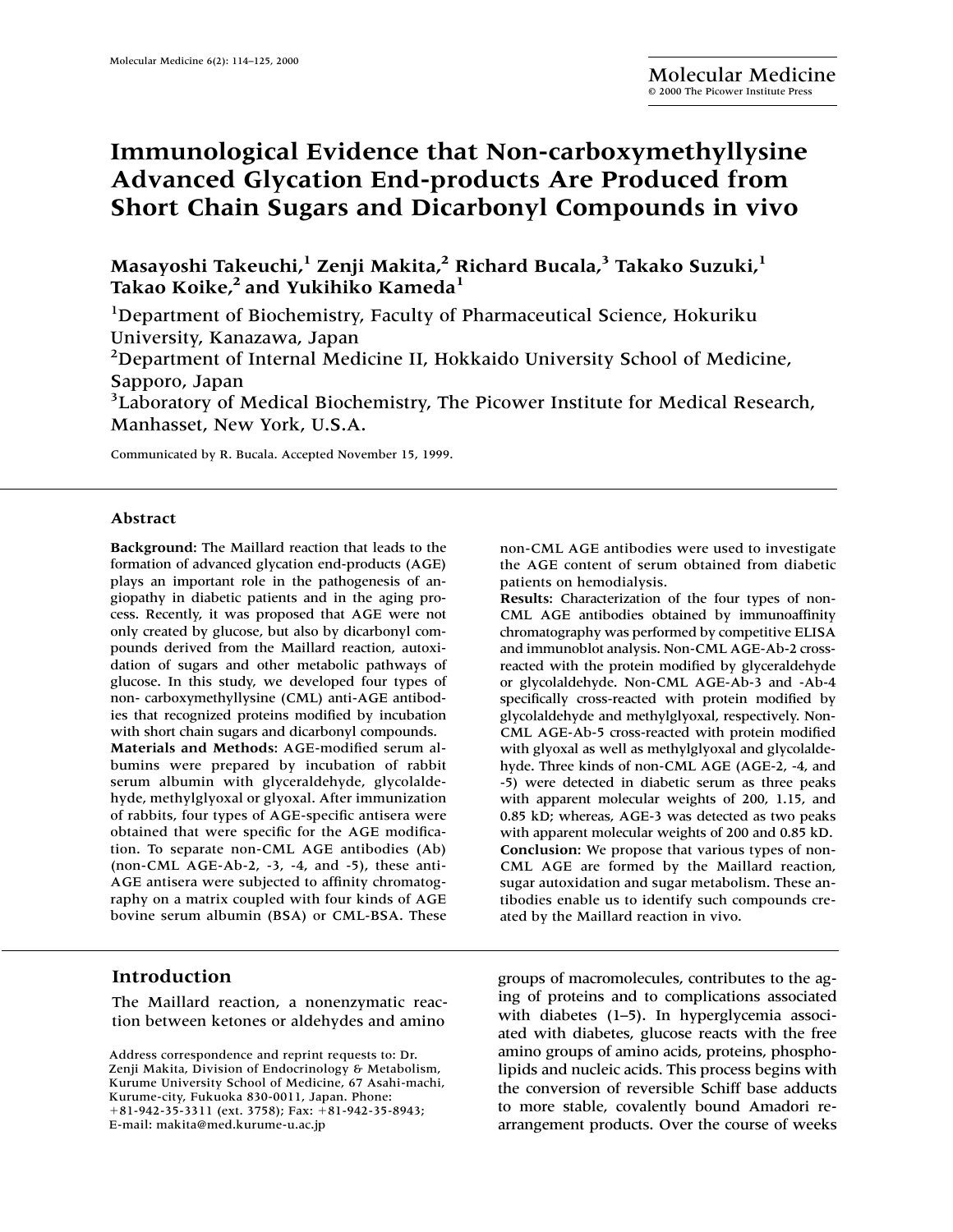to months, the Amadori products undergo further rearrangement reactions to form irreversibly bound moieties called advanced glycation endproducts (AGE). Many AGE have fluorescent and covalent cross-linking properties.

Recently, some studies have suggested that AGE are produced not only from sugars such as glucose, but also dicarbonyl compounds derived from Maillard reactions, autoxidation of sugars and other metabolic pathways (Scheme 1). In model systems, AGE have been shown to arise from both metalcatalyzed autoxidation of glucose with the dicarbonyl glyoxal and arabinose as intermediates (6), and from the decomposition of Amadori products to the reactive dicarbonyl 3-deoxyglucosone (7). The dicarbonyl methyglyoxal, produced by nonenzymatic fragmentation of triose phosphates (glyceraldehyde-3-phosphate, etc.) of the glycolytic intermediates, also forms AGE in vitro and may be a major source of intracellular and plasma AGE (8).

Methylglyoxal and glyoxal have been shown to modify proteins through the Maillard reaction. Several tissues and the plasma of diabetic individuals exhibit increased levels of methylglyoxal (9–11) and even the normal human lens has relatively high levels (12). Although formation of cross-linking structures by glyoxal and glycolaldehyde occurs in vitro (6,13), there is still no evidence for such crosslinking in vivo.

To better understand the role of short chain sugars (glyceraldehyde and glycolaldehyde) and dicarbonyl compounds (methylglyoxal and glyoxal) in the modification of proteins in diabetes, we developed non-carboxymethyllysine (CML) anti-AGE antibodies that recognize serum proteins modified by these compounds. These antibodies have enabled us to better identify the compounds involved in the Maillard reaction in vivo.

## **Materials and Methods**

#### *Materials*

Bovine serum albumin (BSA), rabbit serum albumin (RSA), and methylglyoxal were purchased from Sigma Chemical Co. (St. Louis, MO). D-glyceraldehyde and glycolaldehyde were purchased from Nacalai Tesque (Kyoto, Japan). Glyoxal, glucose, glyoxylic acid, pyruvic acid and sodium cyanoborohydride (NaCNBH3) were purchased from Wako Pure Chemical Industries, Ltd. (Osaka, Japan). Dehydrated skim milk was purchased from Difco Lab. (Detroit, MI). A PD-10 column, cyanogenbromide (CNBr)-activated Sepharose 4B, Sephacryl S-200, and Sephadex G-15 were purchased from Pharmacia Biotech AB (Uppsala, Sweden). Alkaline phosphatase (AP) conjugated sheep anti-rabbit immunoglobulin G (IgG) antibody was purchased from Boehringer Mannheim (Mannheim, Germany). Super Block Blocking Buffer in phosphatebuffered saline (PBS) and alkaline phosphatase substrate kits were purchased from Pierce Chemical Co. (Rockford, IL). Microtitration plates (96-well; High binding E.I.A./ R.I.A. plates) were purchased from Corning Costar (Cambridge, MA). Centriprep-10 and PM-10 ultrafiltration membranes were purchased from Amicon, Inc. (Beverly, MA), while a polyvinylidene fluoride (PVDF) membrane was purchased from Atto Co. (Tokyo, Japan). All other chemicals were of the highest grade available from commercial sources.

#### *Preparation of AGE Proteins, CML and CEL Protein*

AGE-BSA and AGE-RSA were prepared as described previously (14). Briefly, each protein was incubated under sterile conditions with 0.1 M D-glyceraldehyde, glycolaldehyde, methylglyoxal or glyoxal and 5 mM DTPA in 0.2 M phosphate buffer (pH 7.4) at  $37^{\circ}$ C for 7 d and, then, low molecular weight reactants and aldehydes were removed using a PD-10 column and dialysis against PBS (pH 7.4). CML-BSA was prepared as described elsewhere (15). Briefly, 50 mg/ml protein was incubated at  $37^{\circ}$ C for 24 hr with 45 mM glyoxylic acid and 150  $mM$  NaCNBH<sub>3</sub> in 2 ml of 0.2 M phosphate buffer (pH 7.4), followed by PD-10 column chromatography and dialysis against PBS. Carboxyethyllysine (CEL)-BSA was prepared as described elsewhere (16). Briefly, 50 mg/ml BSA was incubated at  $37^{\circ}$ C for 24 hr with 45 mM pyruvic acid and 150 mM NaCNBH<sub>3</sub> in 2 ml of 0.2 M phosphate buffer (pH 7.4), followed by PD-10 column chromatography and dialysis against PBS. Protein concentrations were determined with Dc protein assay reagent (Bio-Rad Laboratories, Richmond, CA) using BSA as a standard.

#### *Preparation of Polyclonal Anti-AGE Antibodies*

4 mg of various AGE-RSAs (incubated with D-glyceraldehyde, glycolaldehyde, methylgly-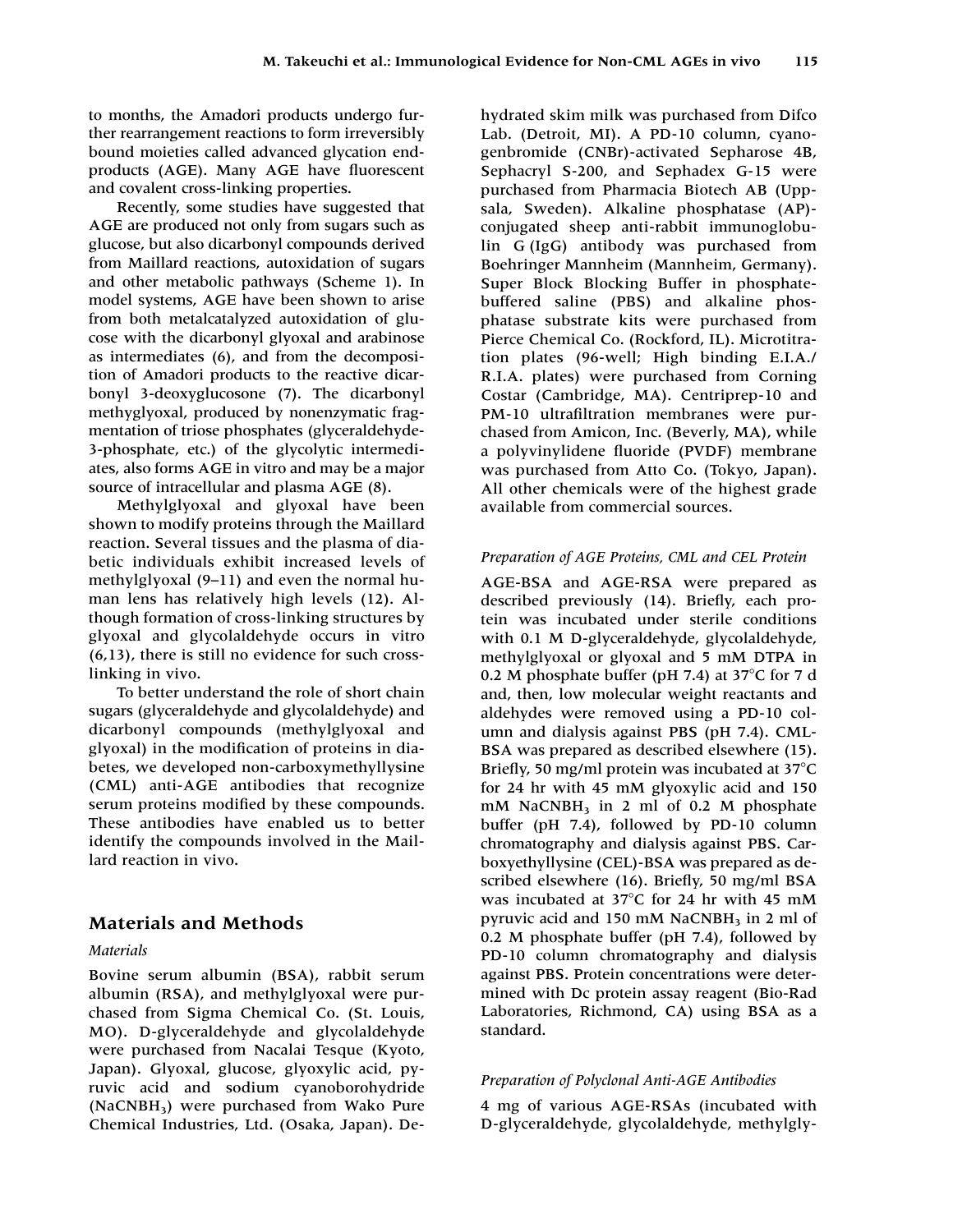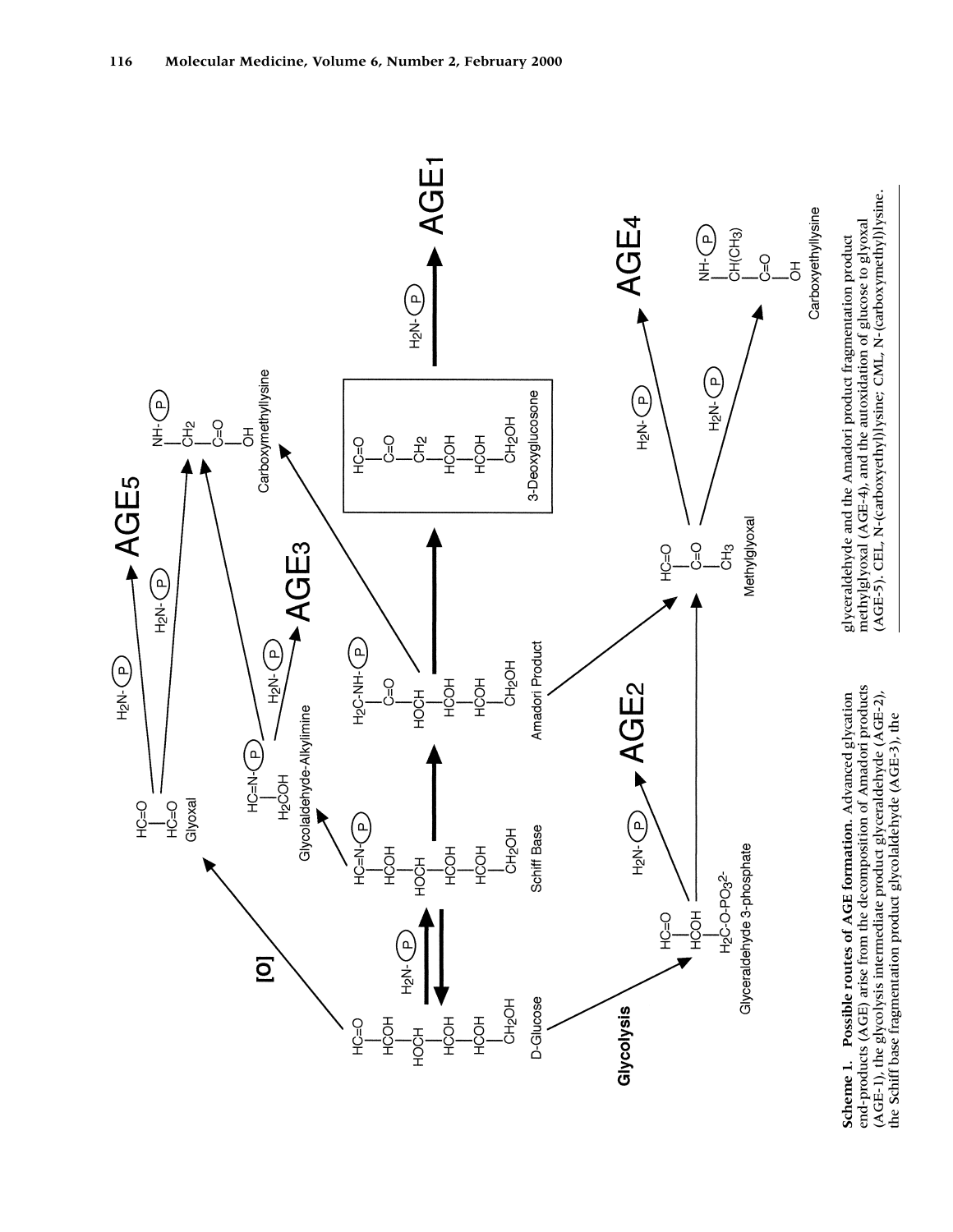oxal or glyoxal) were emulsified in 50% Freund's complete adjuvant and injected intradermally into rabbits. This procedure was repeated at weekly intervals for 6 weeks. After a 2-week pause, the rabbits were given a booster injection of 4 mg of each antigen. Animals were bled on the tenth day after this injection and serum was obtained for purification.

## *Purification of Non-CML AGE Antibodies from Polyclonal AGE Antibodies by Affinity Chromatography*

Antibodies specific for non-CML AGE were isolated from the antiserum by affinity chromatography. Four kinds of AGE-BSA or CML-BSA (100 mg of each protein) were coupled to 20 ml of CNBr-activated Sepharose 4B according to the manufacture's instructions. 20 ml of rabbit serum was applied to a column (1.5  $\times$ 5.5 cm) of Sepharose 4B coupled with AGE-BSAs (incubated with D-glyceraldehyde, glycolaldehyde, methylglyoxal or glyoxal). After extensive washing with PBS, the adsorbed fractions were eluted with 20 mM sodium phosphate buffer containing 3 M potassium thiocyanate (pH 7.4). The AGE antibody fractions, were pooled, concentrated using Centriprep-10 (Amicon, Inc.), and passed through a PD-10 column (Pharmacia Biotech AB) equilibrated with PBS. The AGE antibodies thus obtained were then loaded onto a CML-BSA-Sepharose 4B column (1.5  $\times$  5.5 cm), which was washed with 30 ml of PBS to obtain the unadsorbed fraction (non-CML AGE antibodies). The adsorbed fraction (CML antibody) was then eluted with 20 ml of 20 mM sodium phosphate buffer containing 3 M potassium thiocyanate (pH 7.4). Fractions (1.0 ml) were monitored for absorbance at 280 nm. The unadsorbed fractions were pooled, concentrated with Centriprep-10, and passed through a PD-10 column equilibrated with PBS for use in our study.

## *Enzyme-Linked Immunosorbent Assay (ELISA)*

Measurement of AGE was performed with a competitive ELISA, as described previously (14). Briefly, test samples (50  $\mu$ l) were added to each well as a competitor for 50  $\mu$ l of non-CML AGE antibodies (1: 250 - 1: 1000), followed by incubation for 2 hr at room temperature with gentle shaking on a horizontal rotary shaker. Results were expressed as:

 $B/B<sub>0</sub>$ , calculated as (experimental OD-background  $OD$ )/(total  $OD$ -background  $OD$ ).

The immunoreactivity of each fraction was read from the calibration curve (four kinds of AGE-BSAs) and was expressed as AGE units (U) per ml, with one unit corresponding to the amount of antibody reactive material found in AGE-BSA at a protein concentration of 1  $\mu$ g/ml.

## *Size Distribution of Non-CML AGE in Serum from Diabetic Patients on Hemodialysis*

50 ml of serum from 10 type 2 diabetic patients with end-stage renal disease on hemodialysis was subjected to ultrafiltration (PM-10 membrane, cut-off molecular weight (MW) 10 kDa, Amicon, Inc.) to separate the high molecular weight (HMW  $> 10$  kDa) fraction from the low molecular weight (LMW  $<$  10 kDa) fraction. The HMW fraction was applied to a Sephacryl S-200 column (1.5  $\times$  110 cm), which was equilibrated with PBS (pH 7.4) and eluted with the same buffer (fraction size: 1.5 ml, flow rate: 10 ml/hr) in a cold room. The molecular weight markers used were aldolase (MW 160,000), BSA (MW 67,000), chymotrypsinogen A (MW 25,000), and vitamin B12 (MW 1,355). The LMW fraction was pooled, concentrated by lyophilization and dissolved in a small volume of distilled water. The precipitate was removed by centrifugation at 10,000 rpm for 10 min and the supernatant was applied to a Sephadex G-15 column (1.5  $\times$  110 cm), which was equilibrated with 50 mM ammonium acetate buffer (pH 7.4) and eluted with the same buffer (fraction size: 1.5 ml, flow rate: 8 ml/hr) in a cold room. The molecular weight markers used were cytochrome c (MW 12,500), vitamin  $B_{12}$ (MW 1,355), and cytidine (MW 243). Each fraction was monitored for absorbence at 280 nm and the AGE activity of each fraction was measured by both AGE-ELISA and characteristic AGEspecific fluorescence (excitation maxima  $(Ex) =$ 360 nm/emission maxima (Em)  $=$  440 nm). The immunoreactivity of each fraction was read from the calibration curve (four kinds of AGE-BSAs) and was expressed as AGE units (U) per ml, as described above.

#### *Immunoblot Analysis*

AGE-proteins and human serum protein samples were electrophoresed on a 7.5% SDS-gel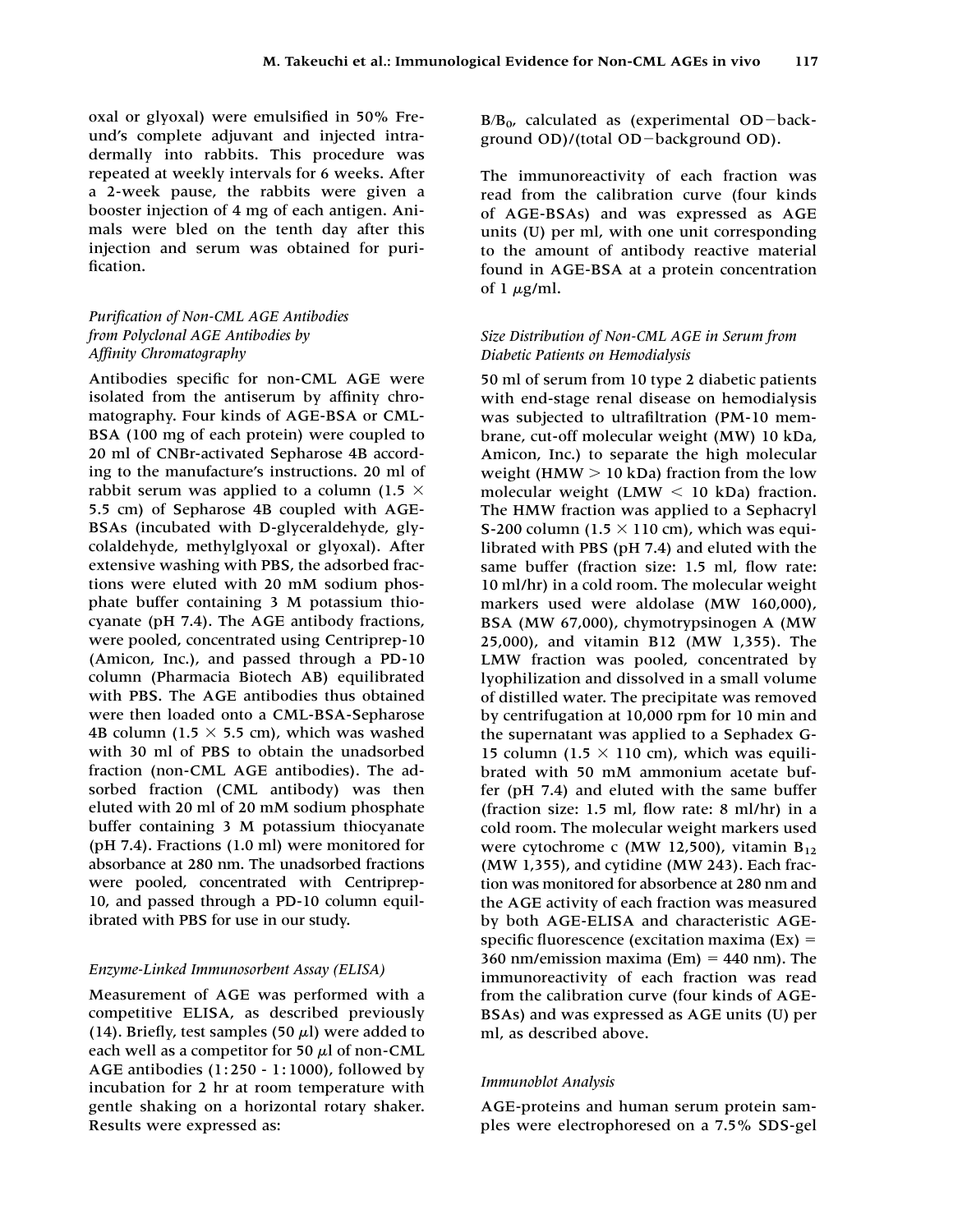or 5-20% gradient SDS-gel. The proteins were transferred electrophoretically to PVDF membrane (Atto Co., Tokyo) for 45 min at 2.5 mA per cm<sup>2</sup>. The membrane was blocked with 4% skim milk (Difco, MI) in PBS for 1 hr at room temperature, reacted for 2 hr with the immunoaffinity-purified antibodies (1:250-1 : 1000 diluted in 4% skim milk in PBS), washed three times for 5 min each with PBS-Tween 20 buffer, incubated for 1 hr in 4% skim milk in PBS with 1:2000 diluted antirabbit IgG coupled to alkaline phosphatase, washed five times for 5 min each with PBS-Tween 20, and finally, incubated with 5 bromo-4-chloro-3-indoyl phosphate-nitroblue tetrazolium.

## **Results**

#### *Characterization of the Immunogen*

AGE-RSA during incubation for 7 d with glyceraldehyde, glycolaldehyde, methylglyoxal or glyoxal was monitored by AGE-specific fluorescence. Fluorescence was only associated with the AGE-RSA complex and was not seen in the control RSA after 7 d of incubation without these compounds. The excitation and emission maxima of the four types of AGE were 360–380 and 430–450 nm, respectively, in close agreement with glucose-modified AGE-RSA. The peak fluorescence intensity was similar to that of five kinds of AGE-proteins (Fig. 1A). SDS-PAGE of RSA incubated with these compounds is shown in Fig. 1B. No change was observed after incubation of RSA for 7 d without these compounds. AGE-RSA incubated with 0.5 M glucose for 8 weeks migrated much more slowly, yielding a broad band larger than 68 kD and suggesting that covalently linked adducts of RSA had been formed nonenzymatically. Very extensive crosslinking of RSA was seen after incubation with short chain sugars, glyceraldehyde and glycolaldehyde. In the case of dicarbonyl compounds (methylglyoxal and glyoxal), there was much less aggregate formation.

## *Separation of Non-CML AGE Antibodies from Polyclonal AGE Antibodies*

The polyclonal AGE antisera obtained after incubation of AGE-RSA (with glyceraldehyde, glycolaldehyde, methylglyoxal, or glyoxal) were purified by four kinds of AGE-BSA affinity chromatography and then were separated by CML-BSA affinity chromatography (Fig. 2).



**Fig. 1. Characteristics of rabbit serum albumin incubated with glyceraldehyde, glycolaldehyde, methylglyoxal and glyoxal (AGE-RSAs).** Rabbit serum albumin (20 mg/ml) was incubated under sterile conditions with 0.1 M D-glyceraldehyde, glycolaldehyde, methylglyoxal or glyoxal and 5 mM DTPA in 0.2 M phosphate buffer (pH 7.4) at  $37^{\circ}$ C for 7 d and then low molecular weight reactants and aldehydes were removed using a PD-10 column and dialysis against phosphate-buffered saline (PBS, pH 7.4). (A) Fluorescence emission spectra of AGE-RSAs (1.0 mg/ml) at 360 nm after incubation with glyceraldehyde  $(\Delta)$ , glycolalde-



hyde (▲), methylglyoxal (□), glyoxal (■) or glucose  $($  $)$ , and after incubation without these compounds ( $\circ$ ). The incubation time was 7 d, except for glucose (8 weeks). (B) SDS-PAGE of AGE-RSAs. Two micrograms of nonglycated RSA (without compounds, lane 1) and AGE-RSAs (incubated with glucose (lane 2), glyceraldehyde (lane 3), glycolaldehyde (lane 4), methylglyoxal (lane 5) and glyoxal (lane 6) were loaded onto a 7.5% polyacrylamide gel. Staining of the gel was done with Coomassie Brilliant Blue. Size markers (kD) are shown on the left.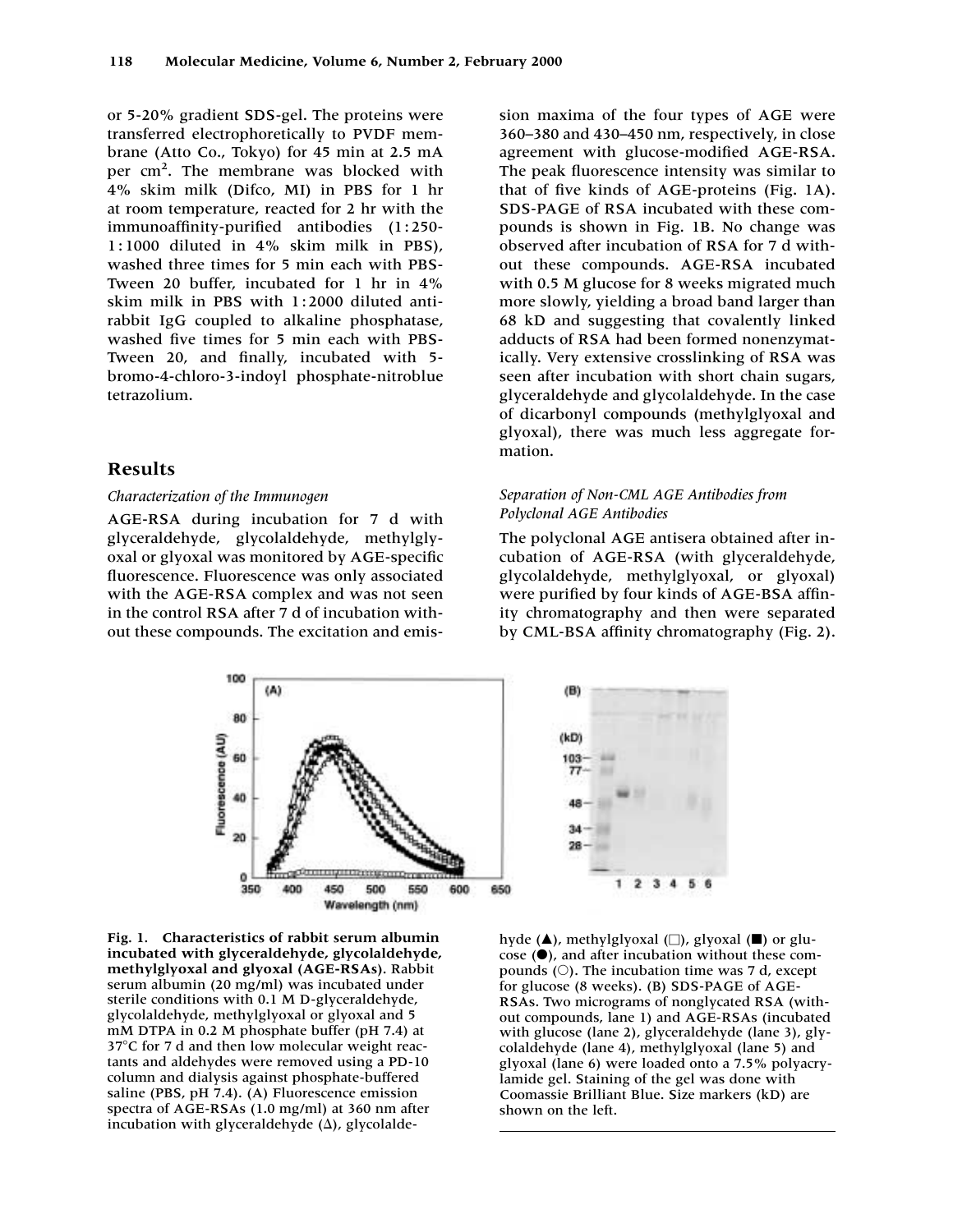

**Fig. 2. Separation of non-CML AGE antibodies from polyclonal AGE antibodies by CML-BSA affinity chromatography.** Affinity chromatography was performed with polyclonal anti-AGE-RSA incubation for 7 d with glyceraldehyde (A), glycolaldehyde (B), methylglyoxal (C) and glyoxal (D). Twenty milliliters of rabbit serum was applied to a column (1.5  $\times$  5.5 cm) of Sepharose 4B coupled with AGE-BSAs (incubated with D-glyceraldehyde, glycolaldehyde, methylglyoxal or glyoxal). After extensive washing with PBS, the adsorbed fractions were eluted with 20 mM sodium phos-

We calculated the proportion of antibodies bound to the CML affinity gel (eluted as the second peak in Fig. 2) to that of the antibodies unbound to CML affinity gel (eluted as at the first peak). Antibodies unbound to the CML affinity gel and eluted as the first peak (the non-CML AGE fraction) accounted for 83% of those obtained from AGE-RSA incubated with glyceraldehyde or glycolaldehyde (non-CML AGE-Ab-2 or -3, Figs. 2A and B), 71% of those obtained from AGE-RSA incubated with methylglyoxal (non-CML AGE-Ab-4, Fig. 2C), and 58% of those obtained from AGE-RSA incubated with glyoxal (non-CML AGE-Ab-5, Fig. 2D).



phate buffer containing 3 M potassium thiocyanate (pH 7.4). The AGE antibody fractions were pooled, concentrated using Centriprep-10 (Amicon, Inc.) and passed through a PD-10 column (Pharmacia Biotech AB) equilibrated with PBS. The AGE antibodies obtained were then loaded onto a CML-BSA-Sepharose 4B column (1.5  $\times$  5.5 cm), which was washed with 30 ml of PBS to obtain the unadsorbed fraction (non-CML AGE antibodies). The adsorbed fraction (CML antibody) was then eluted with 20 ml of 20 mM sodium phosphate buffer containing 3 M potassium thiocyanate (pH 7.4).

#### *Characterization of Non-CML AGE Antibodies*

Characterization of the non-CML AGE antibodies obtained by CML-BSA affinity chromatography was done using a competitive ELISA with several AGE-modified proteins (Fig. 3). Four types of non-CML AGE antibodies binding to each AGE-BSA were not altered by the addition of glycated-human serum albumin (HSA) (data not shown), indicating that early glycation products, such as Amadori products, were not the immunoreactive epitopes. We also investigated whether non-CML AGE antibodies purified by CML-BSA affinity chromatography could react with CML-BSA and CEL-BSA. CML-BSA and CEL-BSA did not inhibit all of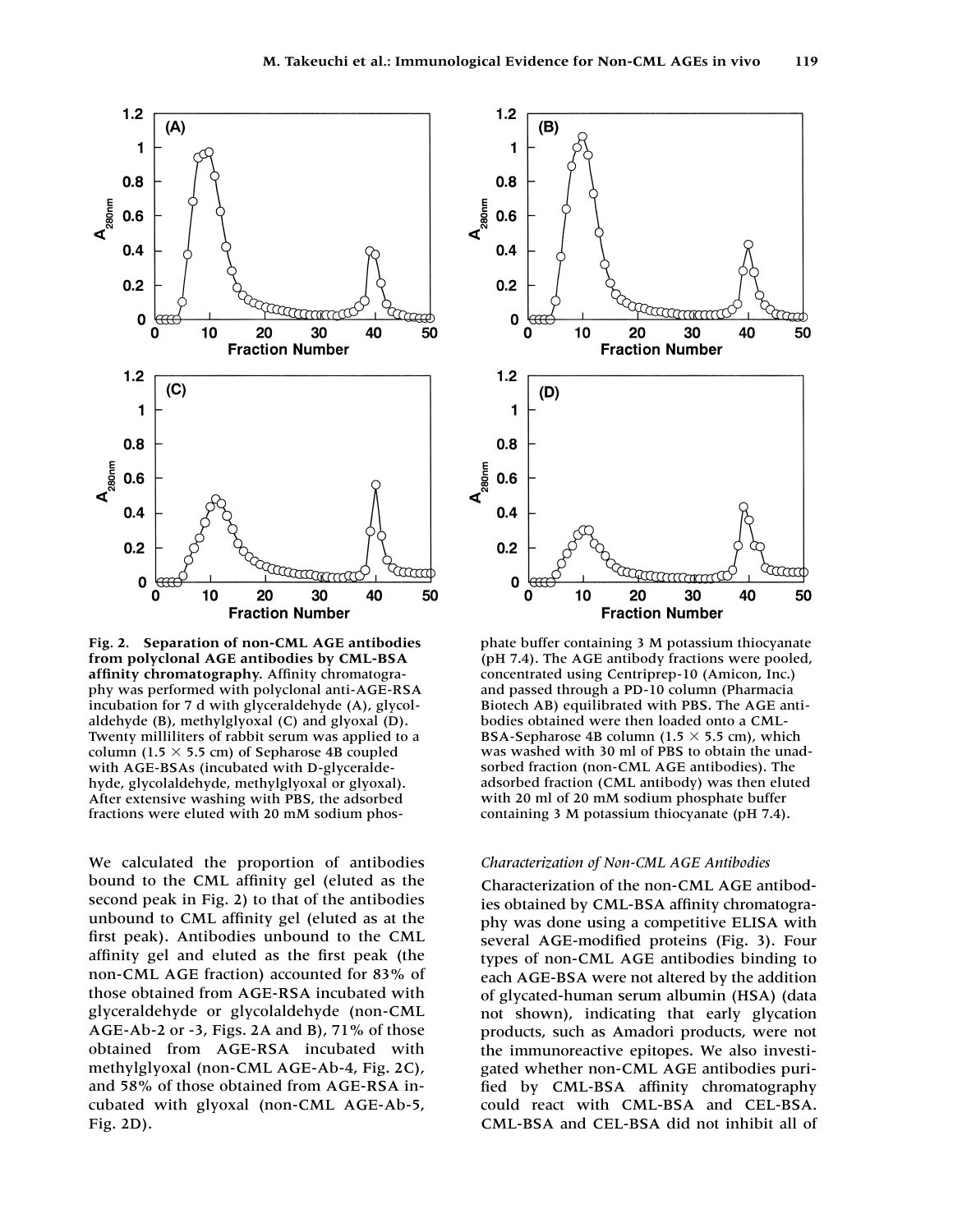

**Fig. 3. Immunoreactivity of non-CML AGE antibodies with various AGE preparations.** Non-CML AGE antibody was obtained by incubation of AGE-RSA with glyceraldehyde (A), glycolaldehyde

the non-CML AGE antibodies from binding to each AGE-BSA (data not shown). Pentosidine-BSA and pyrraline-BSA also did not inhibit these non-CML AGE antibodies (data not shown). To determine which kinds of AGE were recognized by these non-CML AGE antibodies, BSA was incubated with glucose (AGE-1), glyceraldehyde (AGE-2), glycolaldehyde (AGE-3), methylglyoxal (AGE-4) and glyoxal (AGE-5). As shown in Fig. 3A, non-CML AGE-Ab-2 completely inhibited the binding of AGE-2 and also partially inhibited the binding of AGE-3. Non-CML AGE-Ab-3 and -4 specifically inhibited AGE-3 or AGE-4, respectively (Figs. 3B and C). Non-CML AGE-Ab-5 completely inhibited the binding of AGE-5 and partially inhibited the binding of AGEs-3 and -4 (Fig. 3D). However, AGE-1 did not inhibit all of the non-CML AGE antibodies from binding to AGE-2, -3, -4, or -5 (Figs. 3A–D). Immunoblot analysis with immunoaffinity-



(B), methylglyoxal (C) and glyoxal (D). BSA was modified by incubation with glucose  $(\bullet)$ , glyceraldehyde ( $\bigcirc$ ), glycolaldehyde ( $\bigtriangleup$ ), methylglyoxal  $(\Box)$ , and glyoxal  $(\Diamond)$ .

purified antibodies confirmed the results obtained by ELISA (Fig. 4). These findings indicated that AGE-BSA modified by short chain sugars and dicarbonyl compounds had the highest reactivity for non-CML AGE antibodies.

## *Size Distribution of AGE in Serum from Diabetic Patients on Hemodialysis*

Using the affinity-purified non-CML AGE antibodies, we examined the size distribution of AGE in serum obtained from type 2 diabetic patients on hemodialysis. The size distribution of non-CML AGE was determined by Sephacryl S-200 column chromatography. Figure 5A shows the distribution of the high molecular weight fractions in serum from the diabetic patients monitored for absorbance at 280 nm and AGE-specific fluorescence. Figures 5B and C show the distribution detected by the four types of non-CML AGE antibodies ob-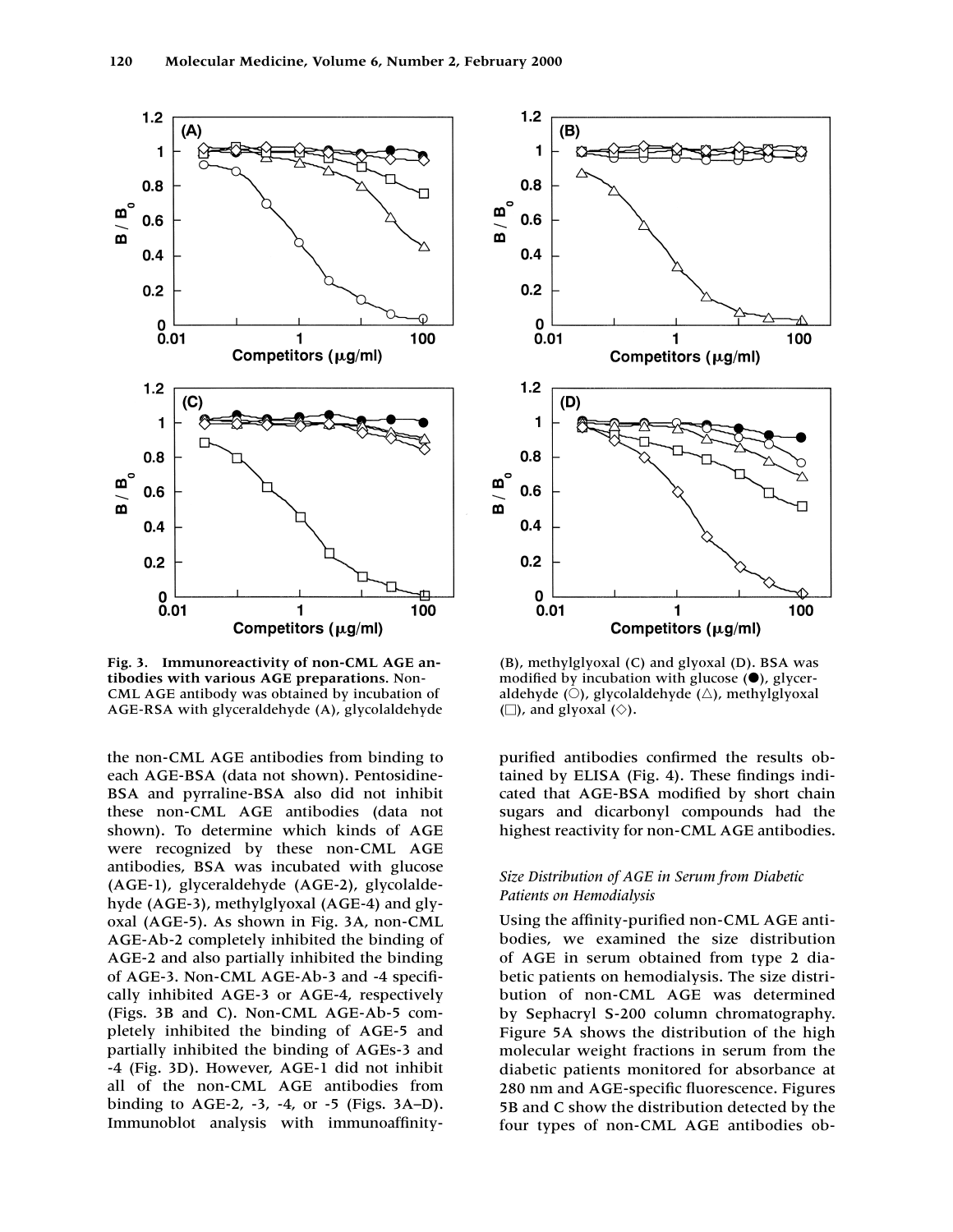

**Fig. 4. Immunoblot analysis of various AGEproteins with non-CML AGE antibodies.** Aliquots (0.5  $\mu$ g) of AGE-BSAs (incubated with glucose (lane 1), glyceraldehyde (lane 2), glycolaldehyde (lane 3), methylglyoxal (lane 4), and glyoxal (lane 5)) were loaded onto a 7.5% polyacrylamide gel. Formation of non-CML AGE in the

tained after incubation of AGE-RSA with glyceraldehyde, glycolaldehyde, methylglyoxal and glyoxal, respectively. Non-CML AGE immunoreactive material was eluted as one peak with an apparent molecular weight of 200 kD. The levels of non-CML AGE-2 and -3 were much higher than those of non-CML AGE-4 and -5. Immunoblotting of serum protein samples with the above affinity-purified non-CML AGE antibodies showed major immunoreactivity with an apparent molecular weight of 200 kD. Minor immunoreactivity was observed with some high molecular weight proteins larger than albumin (Fig. 6). These findings supported ELISA results.

We also examined AGE in the low molecular weight fractions of serum from the diabetic patients using Sephadex G-15 column chromatography. Figure 7A shows the distribution of AGE in the low molecular weight fractions monitored for absorbance at 280 nm as well as for AGE-specific fluorescence. Figures 7B and C show the distribution detected with the affinity-purified non-CML AGE antibodies. Non-CML AGE immunoreactive material was eluted as two peaks by three types of non-CML AGE antibodies (obtained after incubation of AGE-RSA with glyceraldehyde, methylglyoxal and glyoxal) and these peaks contained species with an apparent molecular weight of 1.15 kD and 0.85 kD. On the other hand, non-CML AGE immunoreactive material was eluted as

protein was determined by immunoblot analysis using affinity-purified non-CML AGE antibodies. Non-CML AGE antibody was obtained by incubation of AGE-RSA with glyceraldehyde (A), glycolaldehyde (B), methylglyoxal (C) and glyoxal (D). Size markers (kD) are shown on the left.

one peak by the non-CML AGE-Ab-3 obtained after incubation of AGE-RSA with glycolaldehyde and this peak contained AGE-peptide with an apparent molecular weight of 0.85 kD. The levels of non-CML AGE-2, -3, and -5 in the low molecular weight fraction were higher than that of non-CML AGE-4.

## **Discussion**

The purpose of this study was to use specific antibodies to identify AGE-protein/-peptide modifications by short chain sugars (glyceraldehyde and glycolaldehyde) and dicarbonyl compounds (methylglyoxal and glyoxal) in diabetic patients. Methylglyoxal and glyoxal react with proteins by various pathways, leading to the formation of N-(carboxyalkyl) amino acids, imidazolones and imidazolium salts (6,13,16). Methylglyoxal is produced by nonenzymatic fragmentation of glyceraldehyde-3 phosphate (8) and glyoxal is formed by autoxidation of reducing sugars and polyunsaturated fatty acids (17,18). More recently, Odani et al. (19) reported that the methylglyoxal level was significantly higher in patients with uremia and diabetes, compared with age-matched healthy controls, while the glyoxal level in uremic plasma was significantly higher compared with that in diabetic and healthy controls. Recent in vitro studies showed that a significant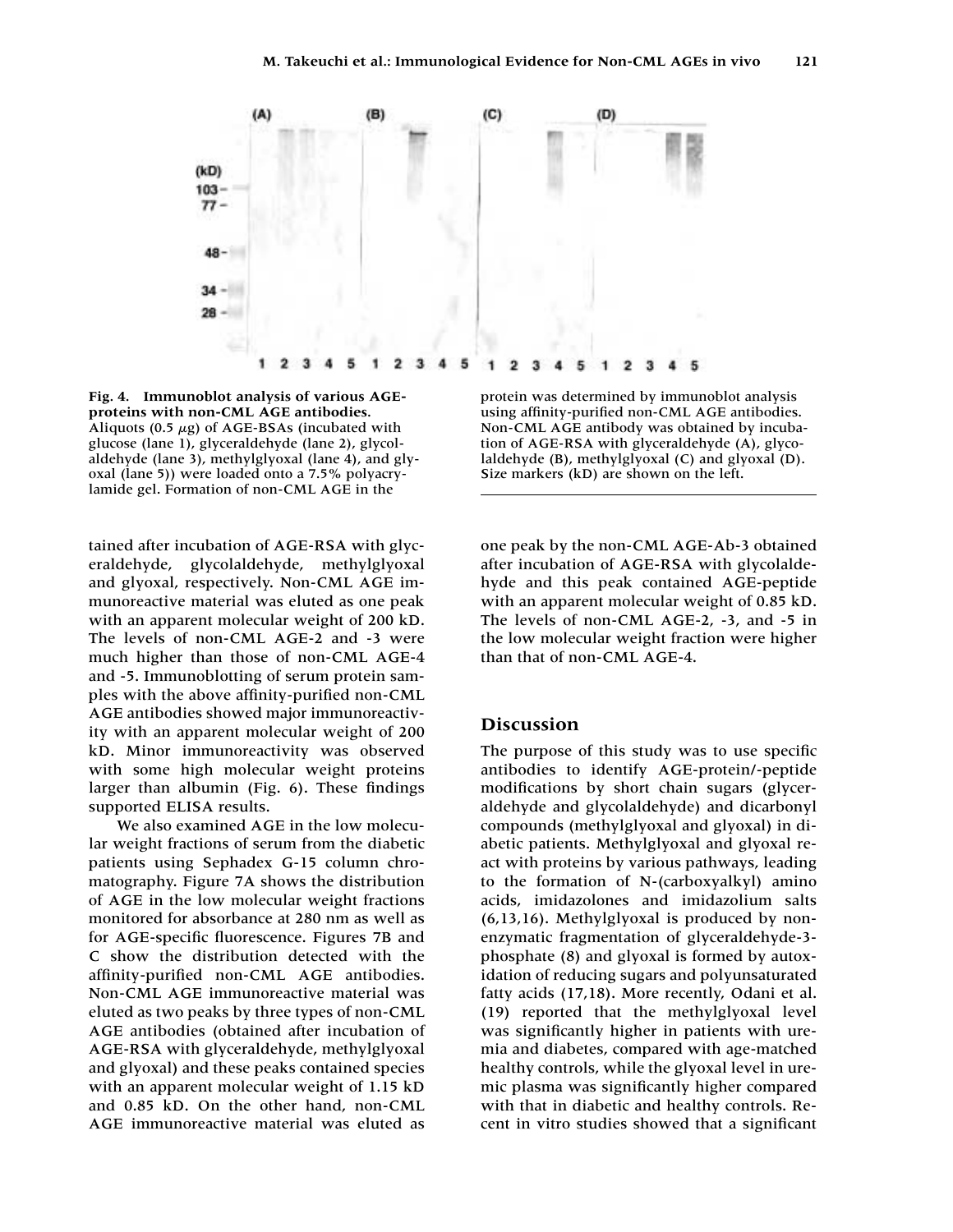





**Fig. 6. Immunoblot analysis of serum from diabetic patients on hemodialysis with non-CML**  $\overline{AGE}$  antibodies. 20  $\mu$ g of serum was treated with 1%-SDS in the absence of 2-mercaptoethanol and the sample was loaded onto 5–20% gradient polyacrylamide gel. (A) Detection of serum protein bands was performed with Coomassie Briliant Blue staining. (B) Formation of non-CML AGE was determined by immunoblot analysis using affinitypurified non-CML AGE antibodies. Non-CML AGE antibody was obtained by incubation of AGE-RSA with glyceraldehyde (lane 1), glycolaldehyde (lane 2), methylglyoxal (lane 3) and glyoxal (lane 4). Size markers (kD) are shown on the left.

level of glycolaldehyde was produced by cultured cells (20). Glycolaldehyde-modified proteins are known to undergo crosslinking in vitro (13). These short chain sugars and dicarbonyl compounds from AGE in vitro and have been postulated to be a major source of intracellular and plasma AGE. More recently, Shamsi et al. (21) reported that methylglyoxalmediated protein modification occured during the Maillard reaction in vivo. Although the formation of AGEs by glyceraldehyde, glycolaldehyde and glyoxal is known to occur in vitro (6,13), there is still no evidence for such AGE found in vivo.

Our previous study showed that both CML and glucose-modified non-CML AGEs were present in serum. There is also evidence that non-CML AGEs, rather than CML AGEs, should be more closely investigated when studying the pathophysiology of AGE-related diseases (14). In the current study, RSA modified by incubation with short chain sugars (glyceraldehyde and glycolaldehyde) and dicarbonyl compounds (methylglyoxal and gly-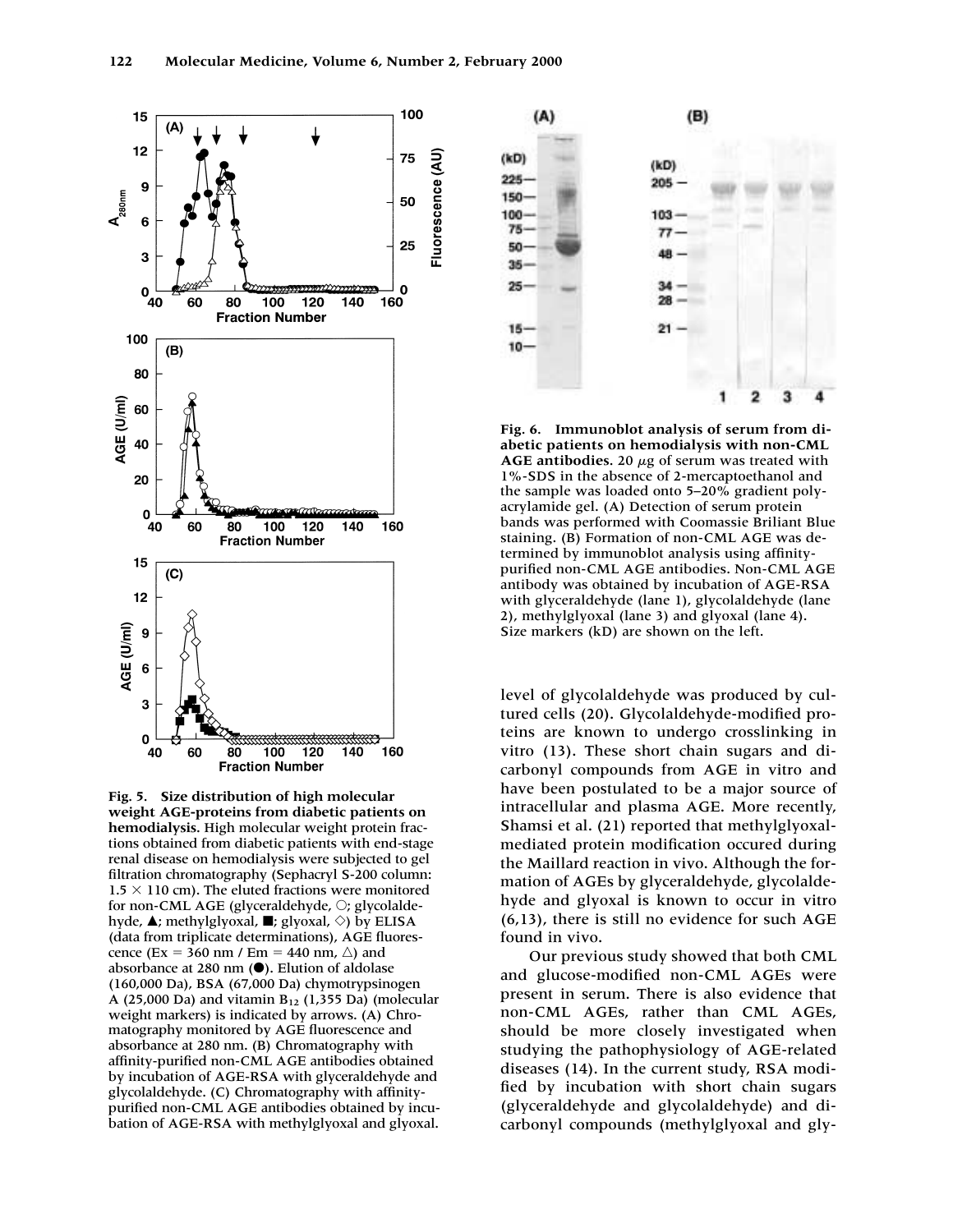

**Fig. 7. Size distribution of low molecular weight AGE-peptides from diabetic patients on hemodialysis.** Low molecular weight fractions obtained from diabetic patients with end-stage renal disease on hemodialysis were subjected to gel filtration chromatography (Sephadex G-15 column:  $1.5 \times 110$  cm). The eluted fractions were monitored for non-CML AGE (glyceraldehyde,  $\bigcirc$ ; glycolaldehyde,  $\blacktriangle$ ; methylglyoxal,  $\blacksquare$ ; glyoxal,  $\diamond$ ) by ELISA (data from triplicate determinations), AGE florescence (Ex = 360 nm/ Em = 440 nm,  $\triangle$ ) and absorbance at 280 nm  $(\bullet)$ . Elution of cytochrome c  $(V_0)$ , vitamin B<sub>12</sub> (1,355 Da) and cytidine (243 Da) (molecular weight markers) is indicated by arrows. (A) Chromatography monitored by AGE fluorescence and absorbance at 280 nm. (B) Chromatography with affinity-purified non-CML AGE antibodies obtained by incubation of AGE-RSA with glyceraldehyde and glycolaldehyde. (C) Chromatography with affinity-purified non-CML AGE antibodies obtained by incubation of AGE-RSA with methylglyoxal and glyoxal.

oxal) was used to immunize rabbits and a high titer of antiserum without any reactivity against the carrier proteins was obtained. We then produced four types of specific antibodies (non-CML AGE-Ab-2, -3, -4, and -5) that recognized non-CML AGE derived from short chain sugars and dicarbonyl compounds using immunoaffinity chromatography (Fig. 2). AGE-Ab-2 is the first reported AGE antibody that cross-reacts with proteins modified with glyceraldehyde, but not glycolaldehyde. AGE-Ab-3 is also the first reported AGE antibody that cross-reacts with protein treated with glycolaldehyde alone. AGE-Ab-4 cross-reacts with protein treated with methylglyoxal alone. Uchida et al. (22) and Oya et al. (23) recently reported that their antibodies directed against methylglyoxal-derived KLH cross-reacted with protein modified with methylglyoxal, as well as glyceraldehyde or glycolaldehyde. Shamsi et al. (21) reported that antibodies directed against methylglyoxal-derived–RNase crossreacted with N-acetylarginine modified with methylglyoxal or sugars, such as glyceraldehyde, fructose and ribose. Thus, it seems likely that the epitope of non-CML AGE-Ab-4 is different from those of previously reported antibodies. AGE-Ab-5 is also the first reported anti-AGE antibody that cross-reacts with proteins modified with glyoxal, methylglyoxal or glycolaldehyde. The epitope of the non-CML AGE antibodies appears to differ from pentosidine, pyrraline, CML and CEL, because BSA preparations conjugated with these compounds are not recognized by these antibodies (data not shown).

We next examined whether four types of non-CML anti-AGE antibodies could detect non-CML AGEs in vivo. In the clinical measurement of AGE, the most convenient sample to test is blood, so we used an ELISA and immunoblotting to detect four kinds of non-CML AGE in serum. We examined the size distribution of immunoreactive AGEs in serum samples obtained from type 2 diabetic patients on hemodialysis. The estimated weight of high molecular weight AGE protein(s) detected by a previous AGE-ELISA system using a specific antibody (non-CML AGE-Ab-1) for glucosederived non-CML AGE, was 200 kD and 65 kD (14). In the current study, four types of non-CML AGE immunoreactive materials eluted as one peak with an apparent molecular weight of 200 kD (Fig. 5). Immunoblotting of serum protein samples with these non-CML AGE anti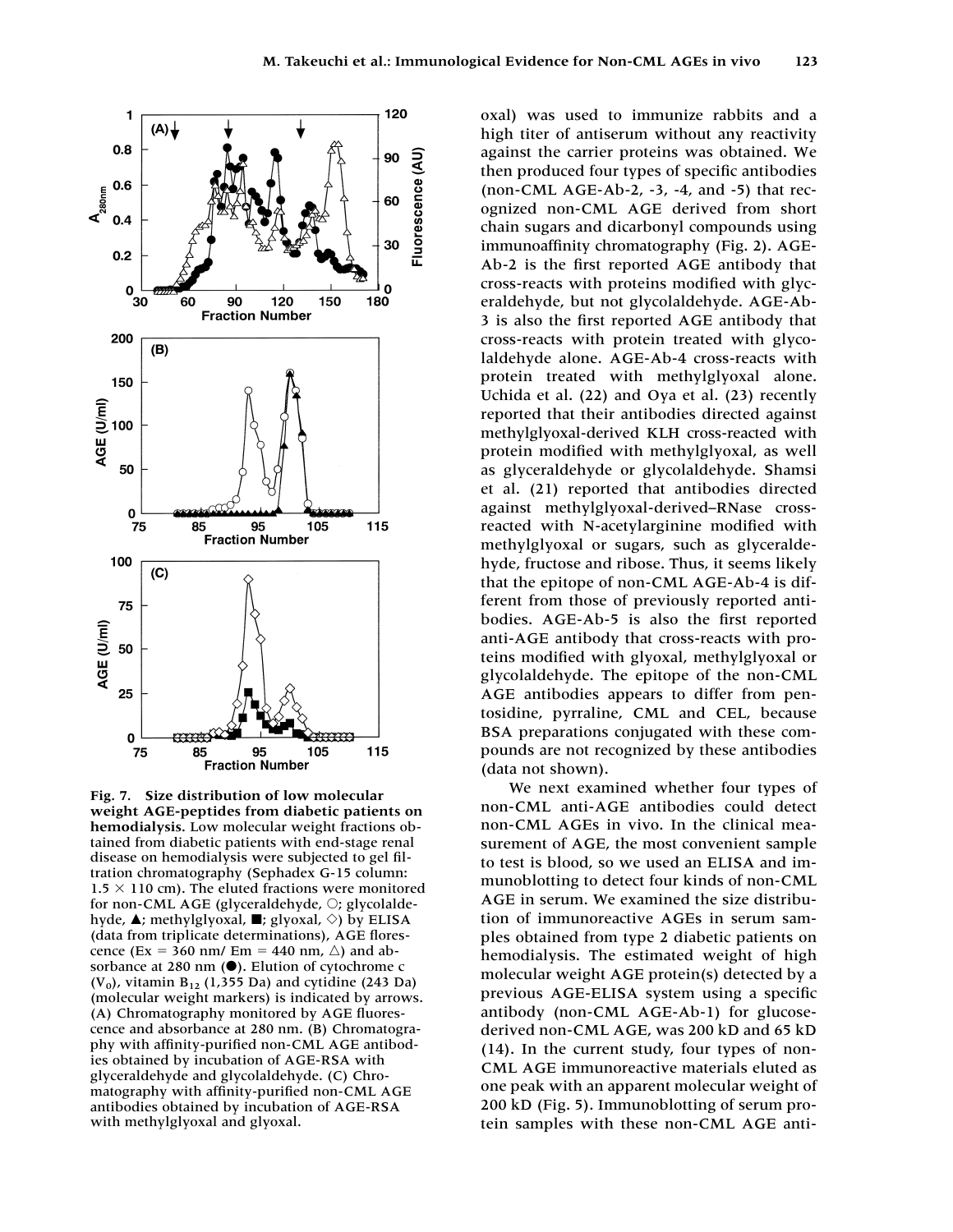bodies showed major immunoreactivity with an apparent molecular weight of 200 kD (Fig. 6). Shamsi et al. (21) reported that western blotting of diabetic serum proteins samples with their immunoaffinity-purified antibody to methylglyoxal-modified RNase showed major immunoreactivity with albumin; whereas, our non-CML AGE-Ab-4 showed major immunoreactivity with a higher molecule weight protein  $(MW = 200$  kD) by ELISA and immunoblotting. It seems likely that the epitope of non-CML AGE-Ab-4 is different from those of previously reported antibodies. We also examined AGE in the low molecular weight fractions of serum from the diabetic patients and found that non-CML AGE-Ab-2, -4 and -5 immunoreactive material was eluted as two peaks with apparent molecular weights of 1.15 and 0.85 kD (Fig. 7). In our previous study (14), non-CML AGE-Ab-1 immunoreactive material was eluted as two peaks with the same molecular weights; whereas, non-CML AGE-Ab-3 immunoreactive material was eluted as one peak with an apparent molecular weight of 0.85 kD (Fig. 7). These four types of non-CML AGE antibodies enable us to identify compounds created by the Maillard reaction in vivo.

Today, there is general agreement that there are multiple sources and mechanisms for the formation of AGE in vivo, involving oxidative and nonoxidative chemistry of reducing sugars, Schiff bases, Amadori adducts and metabolic intermediates such as glyceraldehyde and methylglyoxal (24–26). The biological and physiological significance of glycolaldehyde and glyoxal are unclear, but glyoxal may be an important marker of diabetic complications (24,25). We now provide direct immunochemical evidence for the coexistence of five kinds of non-CML AGE structures within AGEprotein(s)/-peptide(s) in the blood. We propose that various types of non-CML AGE are formed by the Maillard reaction, sugar autoxidation and sugar metabolic pathways in vivo, as shown in Scheme 1.

In summary, we prepared specific antibodies recognizing four types of non-CML AGEs derived from short chain sugars (glyceraldehyde and glycolaldehyde) and dicarbonyl compounds (methylglyoxal and glyoxal). These antibodies revealed four classes of non-CML AGEs in circulating AGE-protein(s)/ peptide(s) from diabetics, showing that short chain sugar- and dicarbonyl compound–mediated protein modification occurs during the

Maillard reaction in vivo. This is an important step toward elucidationing how such modifications may influence the complications of diabetes.

# **Acknowledgments**

We are grateful to Dr. Satoshi Miyata (Kobe University School of Medicine) for providing pyrraline-BSA and to Dr. Toshio Miyata (Tokai University School of Medicine) for providing pentosidine-BSA. These studies were supported in part by a Grant-in-Aid for Scientific Research (#09470204) to Zenji Makita from the Japanese Ministry of Education, Science, Sports, and Culture, and by a Health Science Research Grant (#H10-Chozyu-033) to Zenji Makita from the Japanese Ministry of Health and Welfare.

## **References**

- 1. Makita Z, Bucala R, Reyfield EJ, et al. (1994) Reactive glycosylation endproducts in diabetic uremia and treatment of renal failure. *Lancet* **343:** 1519–1522.
- 2. Vlassara H, Bucala R, Striker L. (1994) Pathogenic effects of AGEs: biochemical, biologic, and clinical implications for diabetes and aging. *Lab. Invest.* **70:** 138–151.
- 3. Brownlee M. (1995) Advanced protein glycosylation in diabetes and aging. *Ann. Rev. Med.* **46:** 223–234.
- 4. Vlassara H. (1997) Recent progress in advanced glycation end products and diabetic complications. *Diabetes* **46** (Suppl. 2): S19–S25.
- 5. Thorpe SR, Baynes JW. (1996) Role of the Maillard reaction in diabetes mellitus and diseases of aging. *Drugs Aging* **9:** 69–77.
- 6. Wells-Knecht KJ, Zyzak DV, Litchfield SR, Thorpe SR, Baynes JW. (1995) Mechanism of autoxidative glycosylation: identification of glyoxal and arabinose as intermediates in the autoxidative modification of proteins by glucose. *Biochemistry* **34:** 3702–3709.
- 7. Wells-Knecht MC, Thorpe SR, Baynes JW. (1995) Pathways of formation of glycoxidative products during glycation of collagen. *Biochemistry* **34:** 15134–15141.
- 8. Thornalley PJ. (1990) The glyoxalase system: new developments towards functional characterization of a metabolic pathway fundamental to biological life. *Biochem. J.* **269:** 1–11.
- 9. Thornalley PJ. (1996) Pharmacology of methylglyoxalase: formation, modification of proteins and nucleic acids, and enzymatic detoxification-